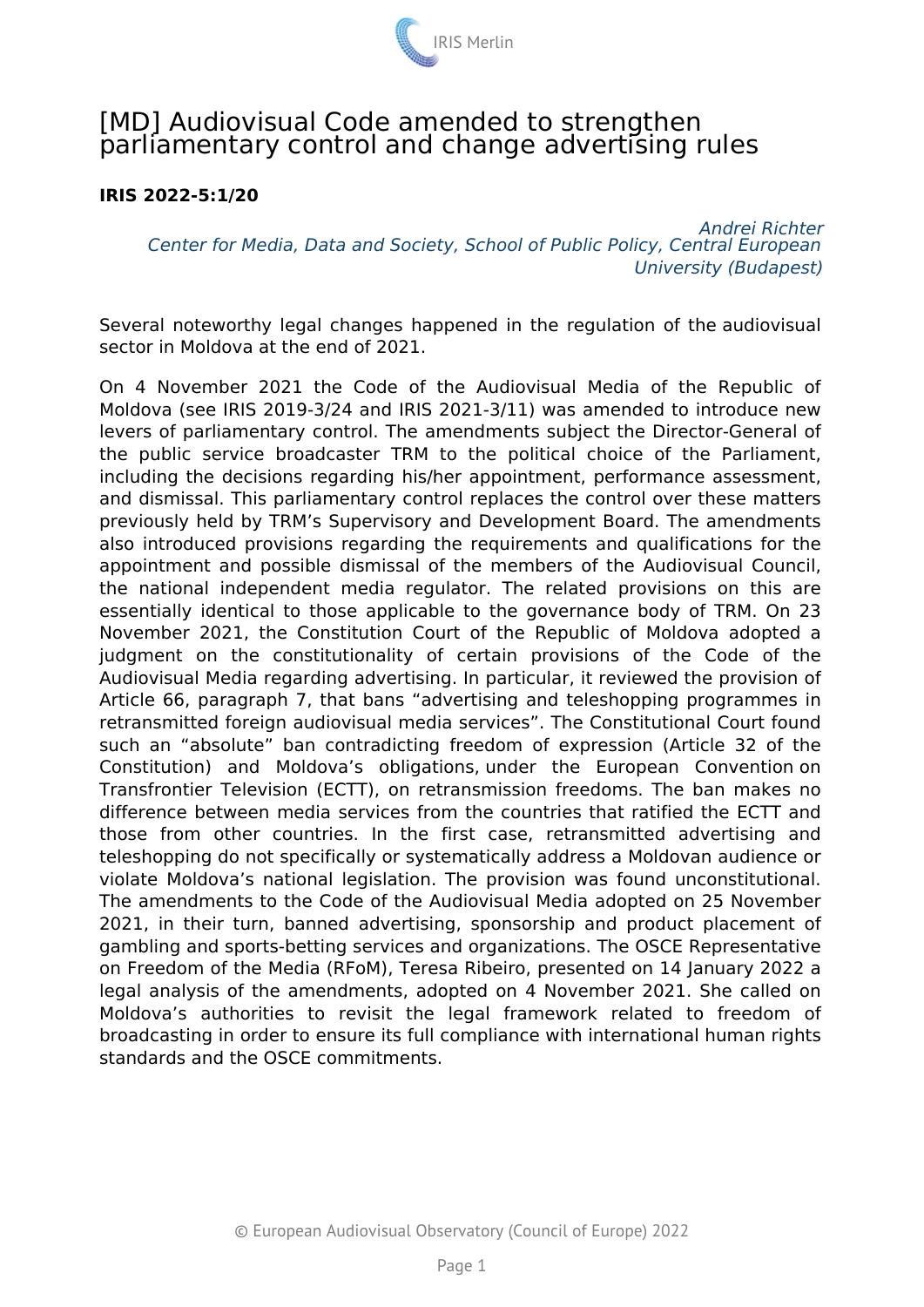Codul serviciilor media audiovizuale al republicii moldova în Moldova

[https://www.legis.md/cautare/getResults?doc\\_id](https://www.legis.md/cautare/getResults?doc_id=129046&lang=ro)=129046&lang=ro

Codul serviciilor media audiovizuale al republicii moldova în Moldova ( COD Nr. 174 din 08-11-2018)

[https://www.legis.md/cautare/getResults?doc\\_id](https://www.legis.md/cautare/getResults?doc_id=129046&lang=ro)=129046&lang=ro

Codul serviciilor media audiovizuale al republicii moldova în Moldova ( COD Nr. 174 din 08-11-2018)

[https://www.legis.md/cautare/getResults?doc\\_id](https://www.legis.md/cautare/getResults?doc_id=129046&lang=ro)=129046&lang=ro

Codul serviciilor media audiovizuale al republicii moldova în Moldova ( COD Nr. 174 din 08-11-2018)

[https://www.legis.md/cautare/getResults?doc\\_id](https://www.legis.md/cautare/getResults?doc_id=129046&lang=ro)=129046&lang=ro

Codul serviciilor media audiovizuale al republicii moldova în Moldova (COD Nr. 174 din 08-11-2018)

[https://www.legis.md/cautare/getResults?doc\\_id](https://www.legis.md/cautare/getResults?doc_id=129046&lang=ro)=129046&lang=ro

Codul serviciilor media audiovizuale al republicii moldova în Moldova (COD Nr. 174 din 08-11-2018)

[https://www.legis.md/cautare/getResults?doc\\_id](https://www.legis.md/cautare/getResults?doc_id=129046&lang=ro)=129046&lang=ro

Codul serviciilor media audiovizuale al republicii moldova în Moldova (COD Nr. 174 din 08-11-2018)

[https://www.legis.md/cautare/getResults?doc\\_id](https://www.legis.md/cautare/getResults?doc_id=129046&lang=ro)=129046&lang=ro

Codul serviciilor media audiovizuale al republicii moldova în Moldova (COD Nr. 174 din 08-11-2018)

[https://www.legis.md/cautare/getResults?doc\\_id](https://www.legis.md/cautare/getResults?doc_id=129046&lang=ro)=129046&lang=ro

Codul serviciilor media audiovizuale al republicii moldova în Moldova (COD Nr. 174 din 08-11-2018)

[https://www.legis.md/cautare/getResults?doc\\_id](https://www.legis.md/cautare/getResults?doc_id=129046&lang=ro)=129046&lang=ro

Codul serviciilor media audiovizuale al republicii moldova în Moldova (COD Nr. 174 din 08-11-2018)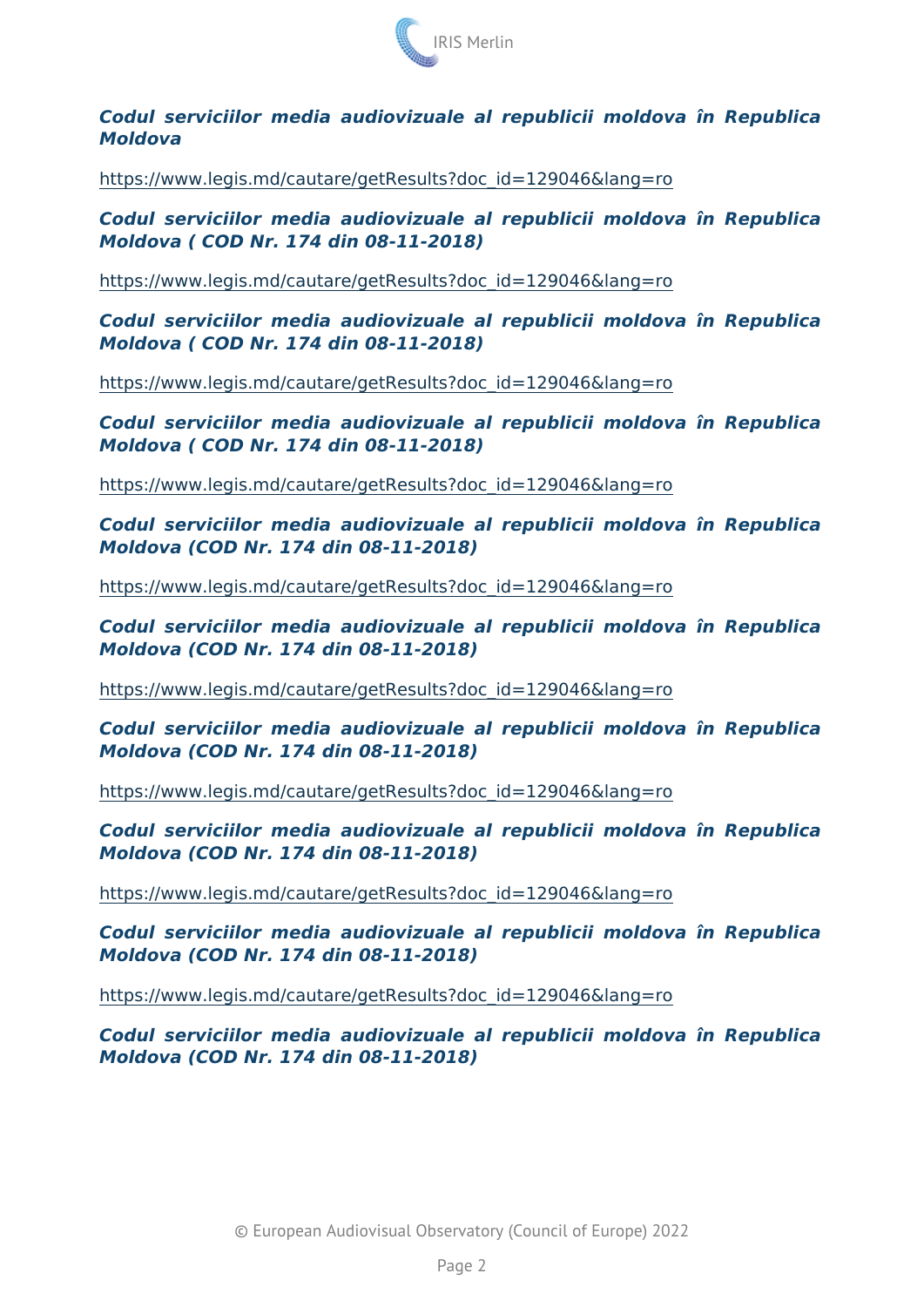[https://www.legis.md/cautare/getResults?doc\\_id](https://www.legis.md/cautare/getResults?doc_id=129046&lang=ro)=129046&lang=ro

Codul serviciilor media audiovizuale al republicii moldova în Moldova (COD Nr. 174 din 08-11-2018)

[https://www.legis.md/cautare/getResults?doc\\_id](https://www.legis.md/cautare/getResults?doc_id=129046&lang=ro)=129046&lang=ro

Codul serviciilor media audiovizuale al republicii moldova în Moldova (COD Nr. 174 din 08-11-2018)

[https://www.legis.md/cautare/getResults?doc\\_id](https://www.legis.md/cautare/getResults?doc_id=129046&lang=ro)=129046&lang=ro

Codul serviciilor media audiovizuale al republicii moldova în Moldova (COD Nr. 174 din 08-11-2018)

[https://www.legis.md/cautare/getResults?doc\\_id](https://www.legis.md/cautare/getResults?doc_id=129046&lang=ro)=129046&lang=ro

Code of the Audiovisual Media of the Republic of Moldova), N1 (as amended)þÿ

Code of the Audiovisual Media of the Republic of Moldova), N1 (as amended)þÿ

Code of the Audiovisual Media of the Republic of Moldova), N1 (as amended)þÿ

Code of the Audiovisual Media of the Republic of Moldova), N1 (as amended)þÿ

Code of the Audiovisual Media of the Republic of Moldova), N1 (as amended)þÿ

Code of the Audiovisual Media of the Republic of Moldova), N1 (as amended)þÿ

Code of the Audiovisual Media of the Republic of Moldova), N1 (as amended)þÿ

Code of the Audiovisual Media of the Republic of Moldova), N1 (as amended)þÿ

Code of the Audiovisual Media of the Republic of Moldova). N1 (as amended)þÿ

Code of the Audiovisual Media of the Republic of Moldova), N1 (as amended)þÿ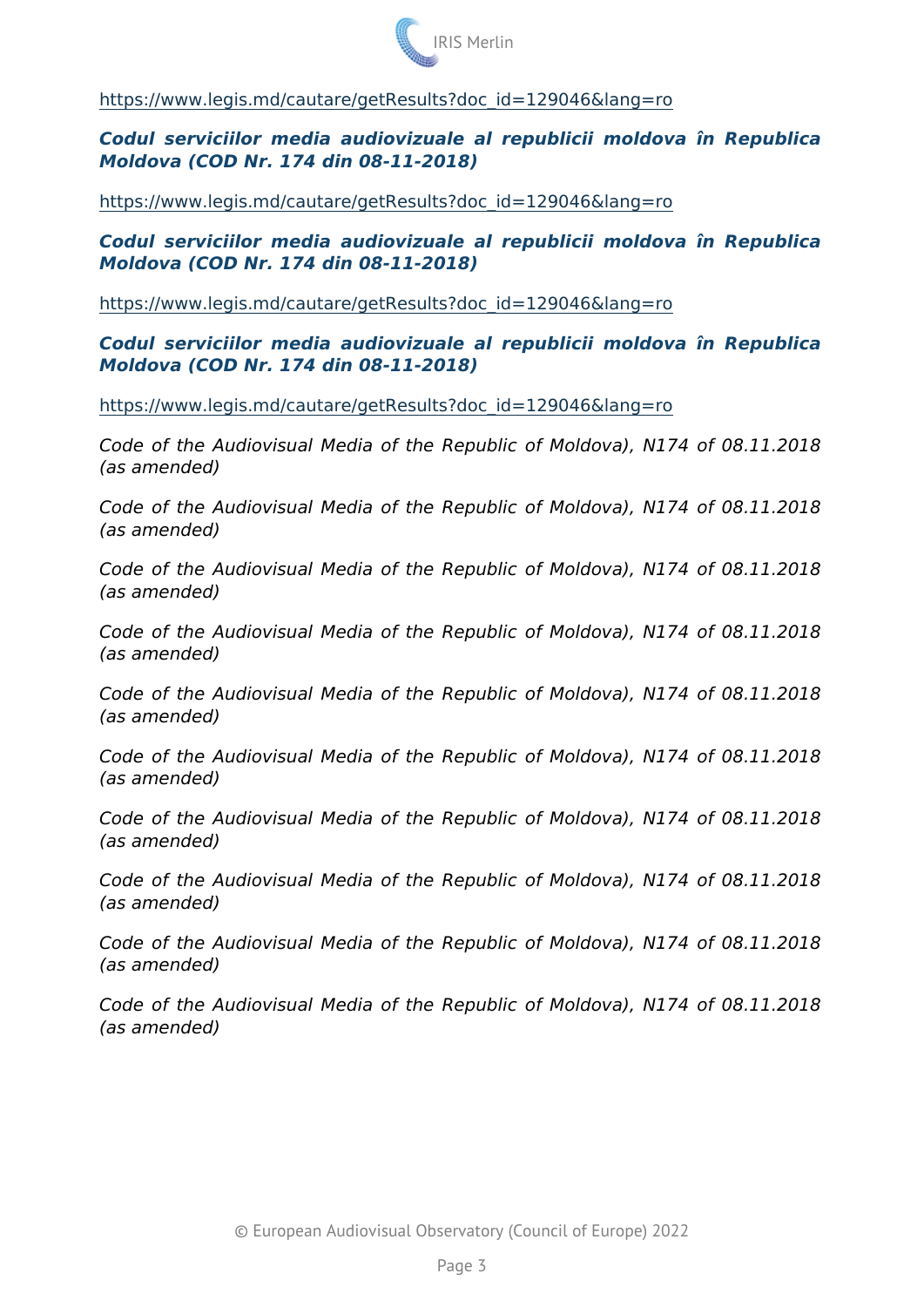Code of the Audiovisual Media of the Republic of Moldova), N1 (as amended)þÿ

Code of the Audiovisual Media of the Republic of Moldova), N1 (as amended)þÿ

Code of the Audiovisual Media of the Republic of Moldova), N1 (as amended)þÿ

Curtea Constitu-ional, Hot-râre privind neconstitu ionalitate a articolelor 66 alin. (7) i 84 alin. (13) serviciilor media audiovizuale (excluderea publicit ii i a telesh ului din programele retransmise) (sesizarea nr. 25g/2021)

# [https://www.legis.md/cautare/getResults?doc\\_id](https://www.legis.md/cautare/getResults?doc_id=128967&lang=ro)=128967&lang=ro

Curtea Constitu ional, Hotrâre privind neconstitu ionalitate a articolelor 66 alin. (7) i 84 alin. (13) serviciilor media audiovizuale (excluderea publicit ii i a telesh ului din programele retransmise) (sesizarea nr. 25g/2021)

#### [https://www.legis.md/cautare/getResults?doc\\_id](https://www.legis.md/cautare/getResults?doc_id=128967&lang=ro)=128967&lang=ro

Curtea Constitu-ional, Hot-râre privind neconstitu ionalitate a articolelor 66 alin. (7) i 84 alin. (13) serviciilor media audiovizuale (excluderea publicit ii i a telesh ului din programele retransmise) (sesizarea nr. 25g/2021)

### [https://www.legis.md/cautare/getResults?doc\\_id](https://www.legis.md/cautare/getResults?doc_id=128967&lang=ro)=128967&lang=ro

Curtea Constitu-ional, Hot-râre privind neconstitu ionalitate a articolelor 66 alin. (7) i 84 alin. (13) serviciilor media audiovizuale (excluderea publicit ii i a telesh ului din programele retransmise) (sesizarea nr. 25g/2021)

# [https://www.legis.md/cautare/getResults?doc\\_id](https://www.legis.md/cautare/getResults?doc_id=128967&lang=ro)=128967&lang=ro

Curtea Constitu-ional, Hot-râre privind neconstitu ionalitate a articolelor 66 alin. (7) i 84 alin. (13) serviciilor media audiovizuale (excluderea publicit ii i a telesh ului din programele retransmise) (sesizarea nr. 25g/2021)

#### [https://www.legis.md/cautare/getResults?doc\\_id](https://www.legis.md/cautare/getResults?doc_id=128967&lang=ro)=128967&lang=ro

Curtea Constitu ional, ional, Hotrâre exprivind neconstitu ionalitate a articolelor 66 alin. (7) i 84 alin. (13)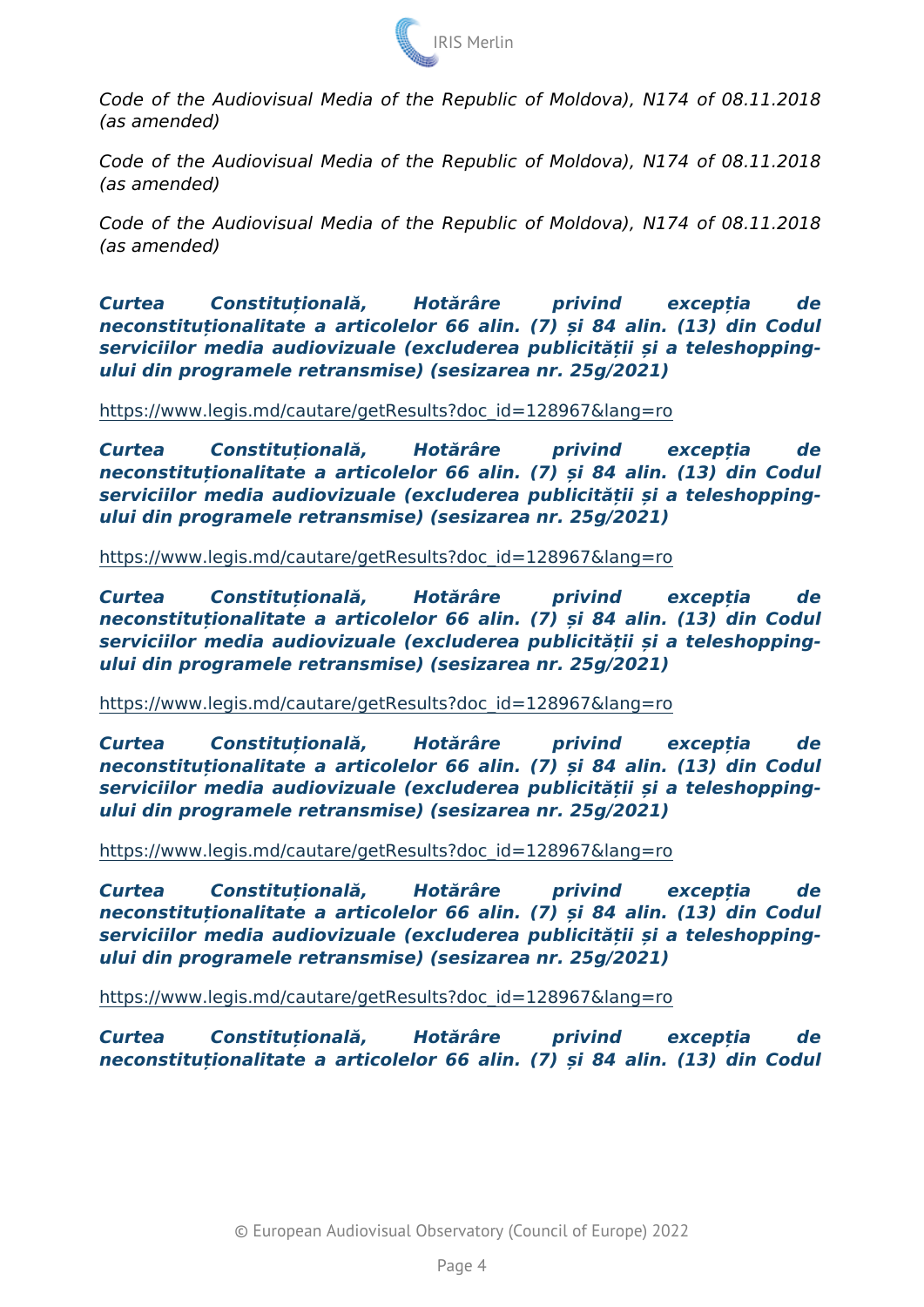serviciilor media audiovizuale (excluderea publicit ii i a telesh ului din programele retransmise) (sesizarea nr. 25g/2021)

# [https://www.legis.md/cautare/getResults?doc\\_id](https://www.legis.md/cautare/getResults?doc_id=128967&lang=ro)=128967&lang=ro

Curtea Constituional, Hotrâre privind neconstitu ionalitate a articolelor 66 alin. (7) i 84 alin. (13) serviciilor media audiovizuale (excluderea publicit ii i a telesh ului din programele retransmise) (sesizarea nr. 25g/2021)

### [https://www.legis.md/cautare/getResults?doc\\_id](https://www.legis.md/cautare/getResults?doc_id=128967&lang=ro)=128967&lang=ro

Curtea Constituional, Hotrâre privind neconstitu ionalitate a articolelor 66 alin. (7) i 84 alin. (13) serviciilor media audiovizuale (excluderea publicit ii i a telesh ului din programele retransmise) (sesizarea nr. 25g/2021)

### [https://www.legis.md/cautare/getResults?doc\\_id](https://www.legis.md/cautare/getResults?doc_id=128967&lang=ro)=128967&lang=ro

Curtea C Constitutional, Hotrâre privind neconstitu ionalitate a articolelor 66 alin. (7) i 84 alin. (13) serviciilor media audiovizuale (excluderea publicit ii i a telesh ului din programele retransmise) (sesizarea nr. 25g/2021)

### [https://www.legis.md/cautare/getResults?doc\\_id](https://www.legis.md/cautare/getResults?doc_id=128967&lang=ro)=128967&lang=ro

Curtea Constitu-ional, Hot-râre privind neconstitu ionalitate a articolelor 66 alin. (7) i 84 alin. (13) serviciilor media audiovizuale (excluderea publicit ii i a telesh ului din programele retransmise) (sesizarea nr. 25g/2021)

### [https://www.legis.md/cautare/getResults?doc\\_id](https://www.legis.md/cautare/getResults?doc_id=128967&lang=ro)=128967&lang=ro

Curtea Constitu-ional, Hot-râre privind neconstitu ionalitate a articolelor 66 alin. (7) i 84 alin. (13) serviciilor media audiovizuale (excluderea publicit ii i a telesh ului din programele retransmise) (sesizarea nr. 25g/2021)

# [https://www.legis.md/cautare/getResults?doc\\_id](https://www.legis.md/cautare/getResults?doc_id=128967&lang=ro)=128967&lang=ro

Curtea Constituional, Hotrâre privind neconstitu ionalitate a articolelor 66 alin. (7) i 84 alin. (13) serviciilor media audiovizuale (excluderea publicit ii i a telesh ului din programele retransmise) (sesizarea nr. 25g/2021)

# [https://www.legis.md/cautare/getResults?doc\\_id](https://www.legis.md/cautare/getResults?doc_id=128967&lang=ro)=128967&lang=ro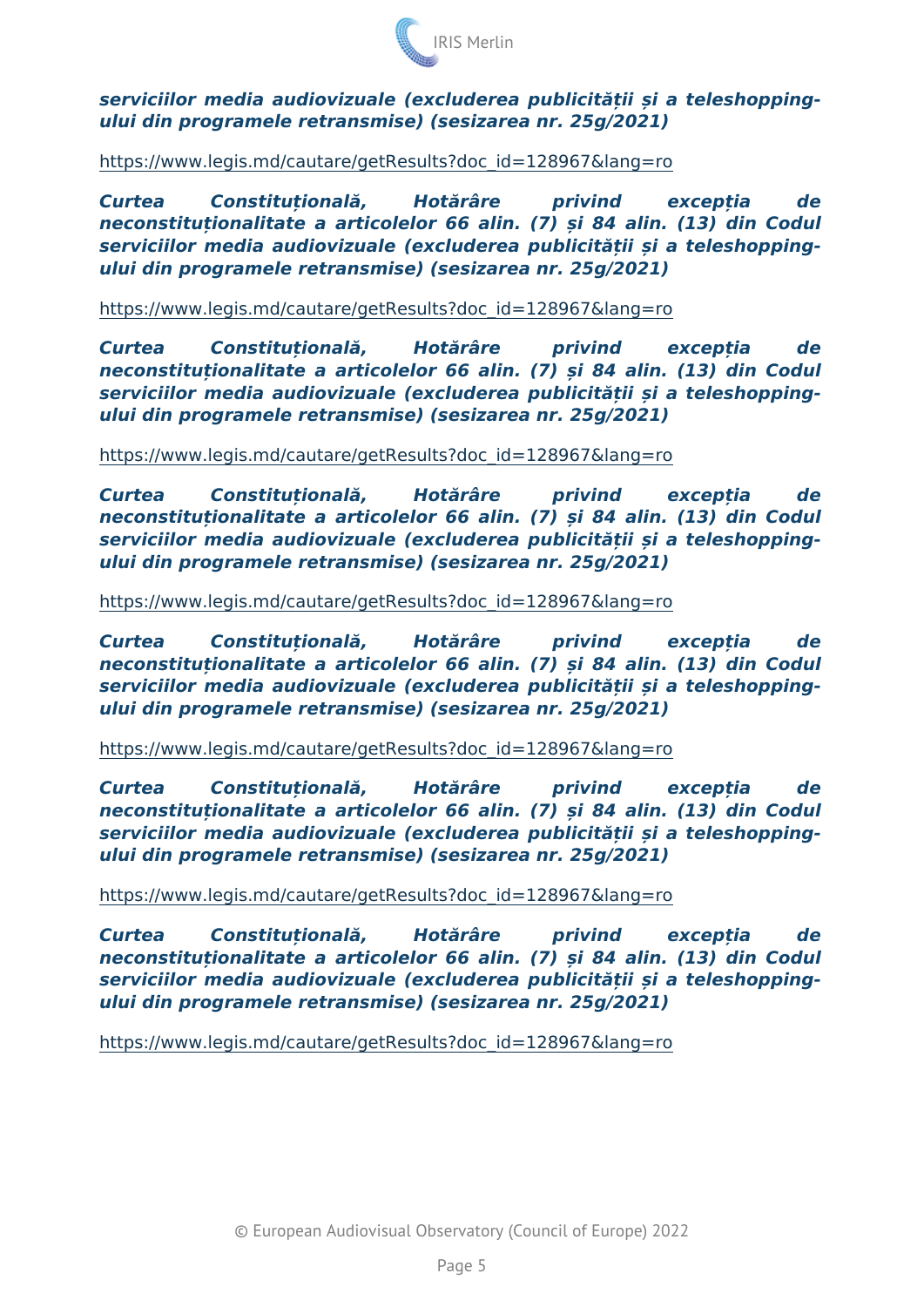Curtea Constituional, Hotrâre privind neconstitu ionalitate a articolelor 66 alin. (7) i 84 alin. (13) serviciilor media audiovizuale (excluderea publicit ii i a telesh ului din programele retransmise) (sesizarea nr. 25g/2021)

### [https://www.legis.md/cautare/getResults?doc\\_id](https://www.legis.md/cautare/getResults?doc_id=128967&lang=ro)=128967&lang=ro

Judgment of the Constitutional Court on an exceptional case of u of Art. 66 (7) and Art. 84 (13) of the Code of the Audiovisual  $N$ advertising and teleshopping from retransmitted programm N25g/2021)), N36 of 23.11.2021

Judgment of the Constitutional Court on an exceptional case of u of Art. 66 (7) and Art. 84 (13) of the Code of the Audiovisual  $N$ advertising and teleshopping from retransmitted programm N25g/2021)), N36 of 23.11.2021

Judgment of the Constitutional Court on an exceptional case of u of Art. 66 (7) and Art. 84 (13) of the Code of the Audiovisual N advertising and teleshopping from retransmitted programm N25g/2021)), N36 of 23.11.2021

Judgment of the Constitutional Court on an exceptional case of u of Art. 66 (7) and Art. 84 (13) of the Code of the Audiovisual N advertising and teleshopping from retransmitted programm N25g/2021)), N36 of 23.11.2021

Judgment of the Constitutional Court on an exceptional case of u of Art. 66 (7) and Art. 84 (13) of the Code of the Audiovisual N advertising and teleshopping from retransmitted programm N25g/2021)), N36 of 23.11.2021

Judgment of the Constitutional Court on an exceptional case of u of Art. 66 (7) and Art. 84 (13) of the Code of the Audiovisual N advertising and teleshopping from retransmitted programm N25g/2021)), N36 of 23.11.2021

Judgment of the Constitutional Court on an exceptional case of u of Art. 66 (7) and Art. 84 (13) of the Code of the Audiovisual  $N$ advertising and teleshopping from retransmitted programm N25g/2021)), N36 of 23.11.2021

Judgment of the Constitutional Court on an exceptional case of u of Art. 66 (7) and Art. 84 (13) of the Code of the Audiovisual  $N$ advertising and teleshopping from retransmitted programm N25g/2021)), N36 of 23.11.2021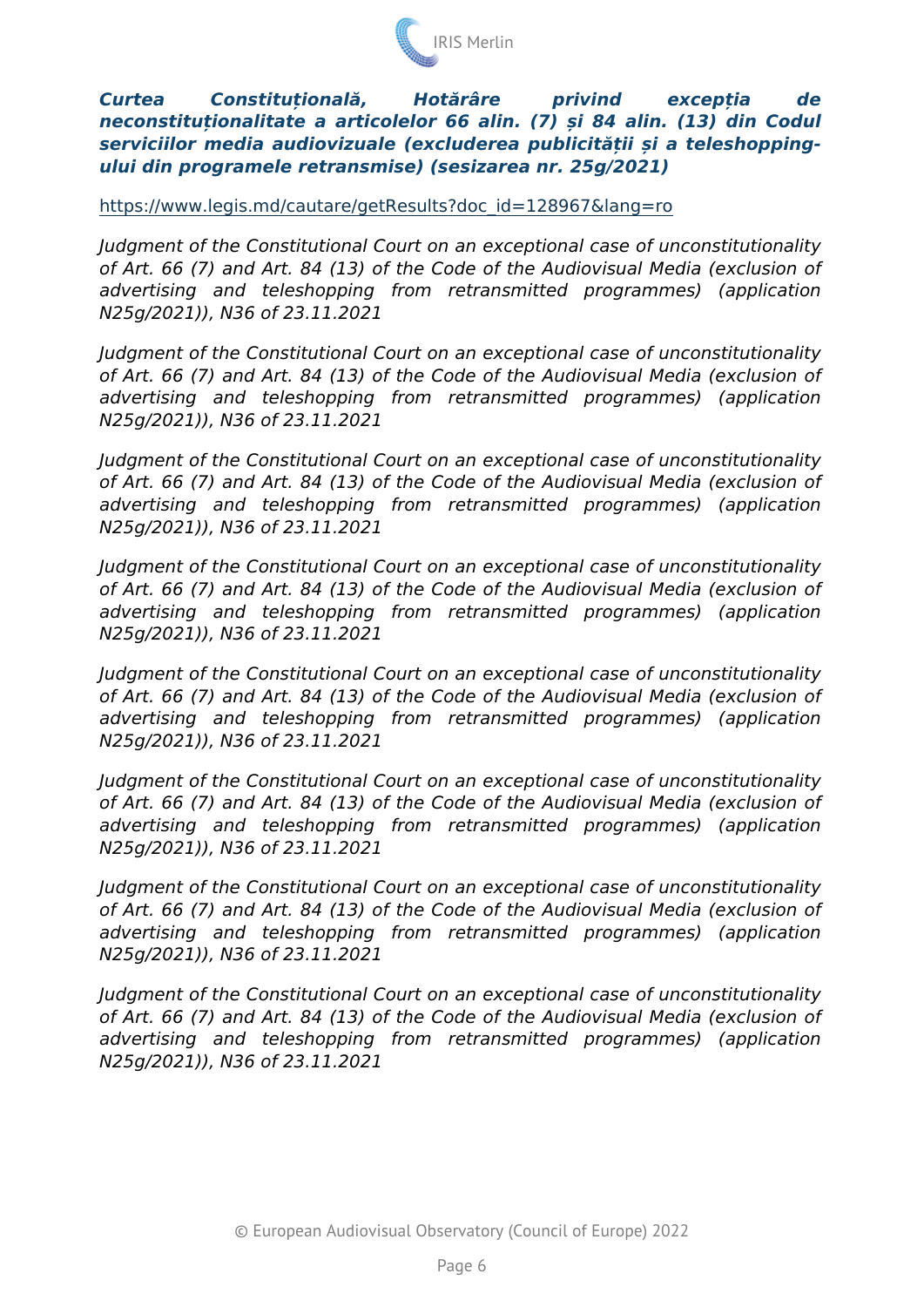Judgment of the Constitutional Court on an exceptional case of u of Art. 66 (7) and Art. 84 (13) of the Code of the Audiovisual M advertising and teleshopping from retransmitted programm N25g/2021)), N36 of 23.11.2021

Judgment of the Constitutional Court on an exceptional case of u of Art. 66 (7) and Art. 84 (13) of the Code of the Audiovisual  $N$ advertising and teleshopping from retransmitted programm N25g/2021)), N36 of 23.11.2021

Judgment of the Constitutional Court on an exceptional case of u of Art. 66 (7) and Art. 84 (13) of the Code of the Audiovisual N advertising and teleshopping from retransmitted programm N25g/2021)), N36 of 23.11.2021

Judgment of the Constitutional Court on an exceptional case of u of Art. 66 (7) and Art. 84 (13) of the Code of the Audiovisual M advertising and teleshopping from retransmitted programm N25g/2021)), N36 of 23.11.2021

Judgment of the Constitutional Court on an exceptional case of u of Art. 66 (7) and Art. 84 (13) of the Code of the Audiovisual N advertising and teleshopping from retransmitted programm N25g/2021)), N36 of 23.11.2021

Lege pentru modificarea unor acte normative (

[https://www.legis.md/cautare/getResults?doc\\_id](https://www.legis.md/cautare/getResults?doc_id=129026&lang=ro)=129026&lang=ro

Lege pentru modificarea unor acte normative (Publicat: 15-12 Monitorul Oficial Nr. 308 art. 458)

[https://www.legis.md/cautare/getResults?doc\\_id](https://www.legis.md/cautare/getResults?doc_id=129026&lang=ro)=129026&lang=ro

Lege pentru modificarea unor acte normative (Publicat: 15-12 Monitorul Oficial Nr. 308 art. 458)

[https://www.legis.md/cautare/getResults?doc\\_id](https://www.legis.md/cautare/getResults?doc_id=129026&lang=ro)=129026&lang=ro

Lege pentru modificarea unor acte normative (Publicat: 15-12 Monitorul Oficial Nr. 308 art. 458)

[https://www.legis.md/cautare/getResults?doc\\_id](https://www.legis.md/cautare/getResults?doc_id=129026&lang=ro)=129026&lang=ro

Lege pentru modificarea unor acte normative (Publicat: 15-12 Monitorul Oficial Nr. 308 art. 458)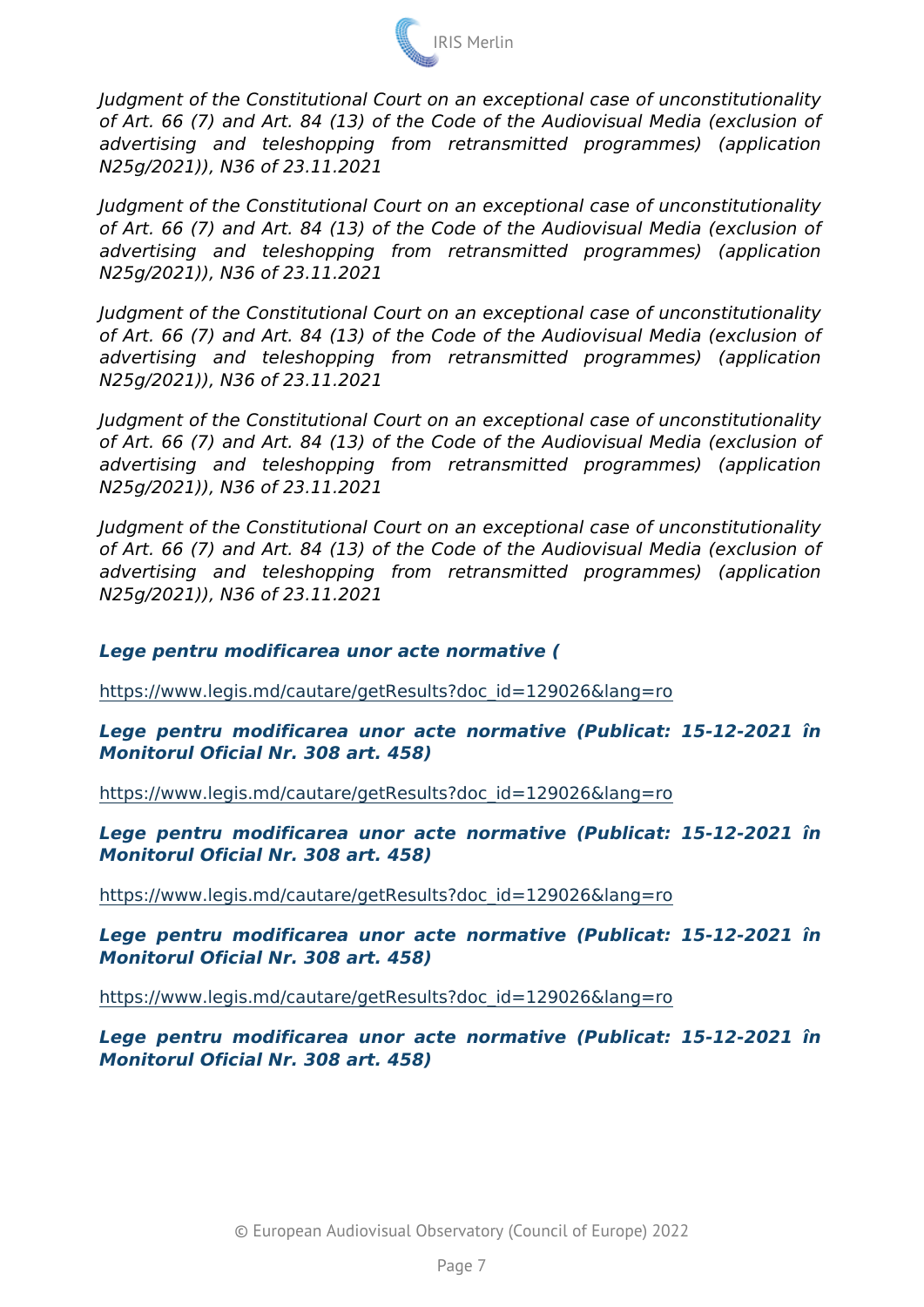[https://www.legis.md/cautare/getResults?doc\\_id](https://www.legis.md/cautare/getResults?doc_id=129026&lang=ro)=129026&lang=ro

Lege pentru modificarea unor acte normative (Publicat: 15-12 Monitorul Oficial Nr. 308 art. 458)

[https://www.legis.md/cautare/getResults?doc\\_id](https://www.legis.md/cautare/getResults?doc_id=129026&lang=ro)=129026&lang=ro

Lege pentru modificarea unor acte normative (Publicat: 15-12 Monitorul Oficial Nr. 308 art. 458)

[https://www.legis.md/cautare/getResults?doc\\_id](https://www.legis.md/cautare/getResults?doc_id=129026&lang=ro)=129026&lang=ro

Lege pentru modificarea unor acte normative (Publicat: 15-12 Monitorul Oficial Nr. 308 art. 458)

[https://www.legis.md/cautare/getResults?doc\\_id](https://www.legis.md/cautare/getResults?doc_id=129026&lang=ro)=129026&lang=ro

Lege pentru modificarea unor acte normative (Publicat: 15-12 Monitorul Oficial Nr. 308 art. 458)

[https://www.legis.md/cautare/getResults?doc\\_id](https://www.legis.md/cautare/getResults?doc_id=129026&lang=ro)=129026&lang=ro

Lege pentru modificarea unor acte normative (Publicat: 15-12 Monitorul Oficial Nr. 308 art. 458)

[https://www.legis.md/cautare/getResults?doc\\_id](https://www.legis.md/cautare/getResults?doc_id=129026&lang=ro)=129026&lang=ro

Lege pentru modificarea unor acte normative (Publicat: 15-12 Monitorul Oficial Nr. 308 art. 458)

[https://www.legis.md/cautare/getResults?doc\\_id](https://www.legis.md/cautare/getResults?doc_id=129026&lang=ro)=129026&lang=ro

Lege pentru modificarea unor acte normative (Publicat: 15-12 Monitorul Oficial Nr. 308 art. 458)

[https://www.legis.md/cautare/getResults?doc\\_id](https://www.legis.md/cautare/getResults?doc_id=129026&lang=ro)=129026&lang=ro

Lege pentru modificarea unor acte normative (Publicat: 15-12 Monitorul Oficial Nr. 308 art. 458)

[https://www.legis.md/cautare/getResults?doc\\_id](https://www.legis.md/cautare/getResults?doc_id=129026&lang=ro)=129026&lang=ro

Law on amendments in normative acts), N195 of 25.11.202 15.12.2021 in Monitorul Oficial N. 308 art. 458

Law on amendments in normative acts), N195 of 25.11.202 15.12.2021 in Monitorul Oficial N. 308 art. 458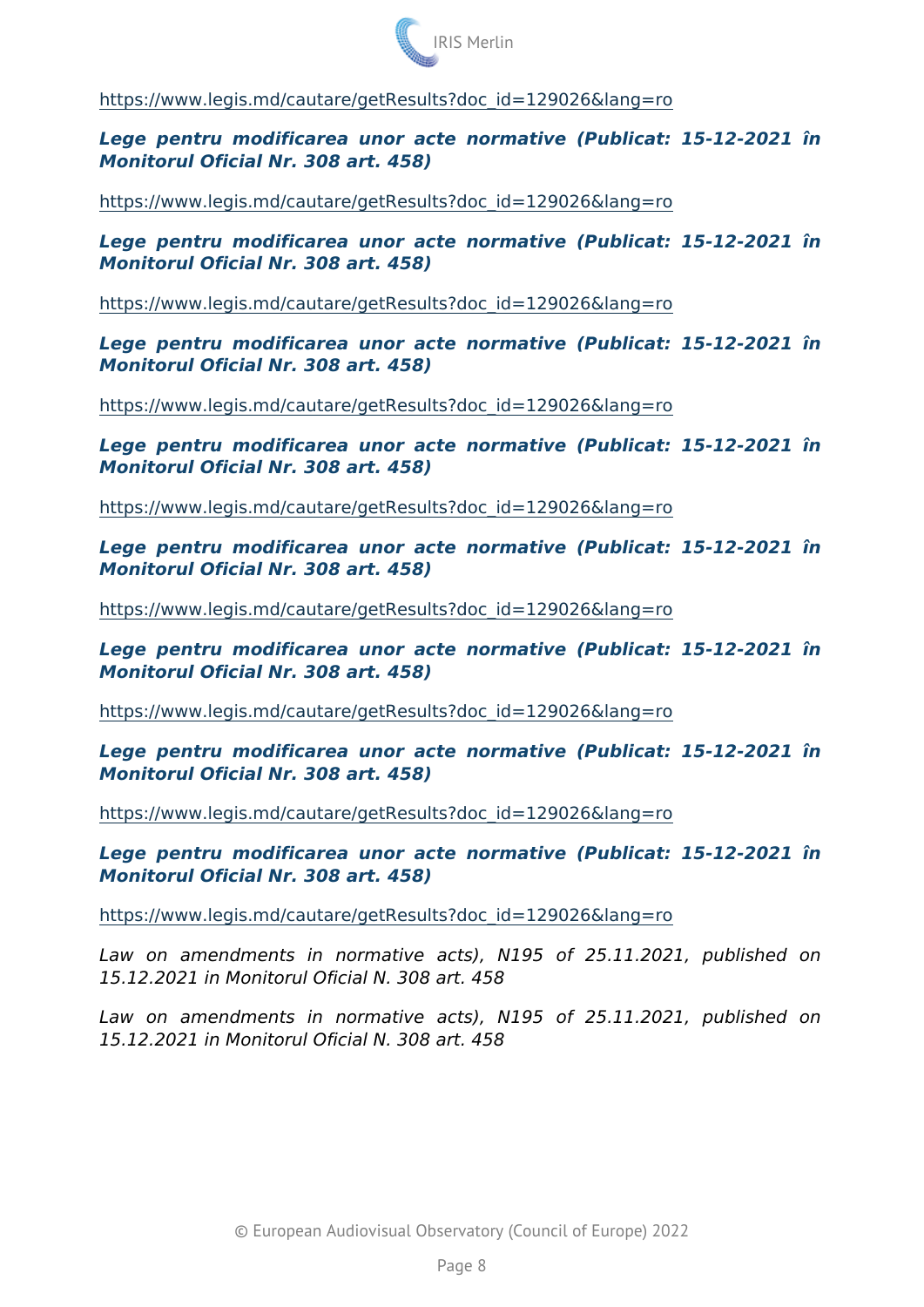Law on amendments in normative acts), N195 of 25.11.202 15.12.2021 in Monitorul Oficial N. 308 art. 458 Law on amendments in normative acts), N195 of 25.11.202 15.12.2021 in Monitorul Oficial N. 308 art. 458 Law on amendments in normative acts), N195 of 25.11.202 15.12.2021 in Monitorul Oficial N. 308 art. 458 Law on amendments in normative acts), N195 of 25.11.202 15.12.2021 in Monitorul Oficial N. 308 art. 458 Law on amendments in normative acts), N195 of 25.11.202 15.12.2021 in Monitorul Oficial N. 308 art. 458 Law on amendments in normative acts), N195 of 25.11.202 15.12.2021 in Monitorul Oficial N. 308 art. 458 Law on amendments in normative acts), N195 of 25.11.202 15.12.2021 in Monitorul Oficial N. 308 art. 458 Law on amendments in normative acts), N195 of 25.11.202 15.12.2021 in Monitorul Oficial N. 308 art. 458 Law on amendments in normative acts), N195 of 25.11.202 15.12.2021 in Monitorul Oficial N. 308 art. 458 Law on amendments in normative acts), N195 of 25.11.202 15.12.2021 in Monitorul Oficial N. 308 art. 458 Law on amendments in normative acts), N195 of 25.11.202

15.12.2021 in Monitorul Oficial N. 308 art. 458

OSCE Media Freedom Representative: Moldovan public service media regulatory authorities should be free from political in release

# [https://www.osce.org/representative-on-freedom](https://www.osce.org/representative-on-freedom-of-media/509924)-of-media/509924

OSCE Media Freedom Representative: Moldovan public service media regulatory authorities should be free from political in release

## [https://www.osce.org/representative-on-freedom](https://www.osce.org/representative-on-freedom-of-media/509924)-of-media/509924

OSCE Media Freedom Representative: Moldovan public service media regulatory authorities should be free from political in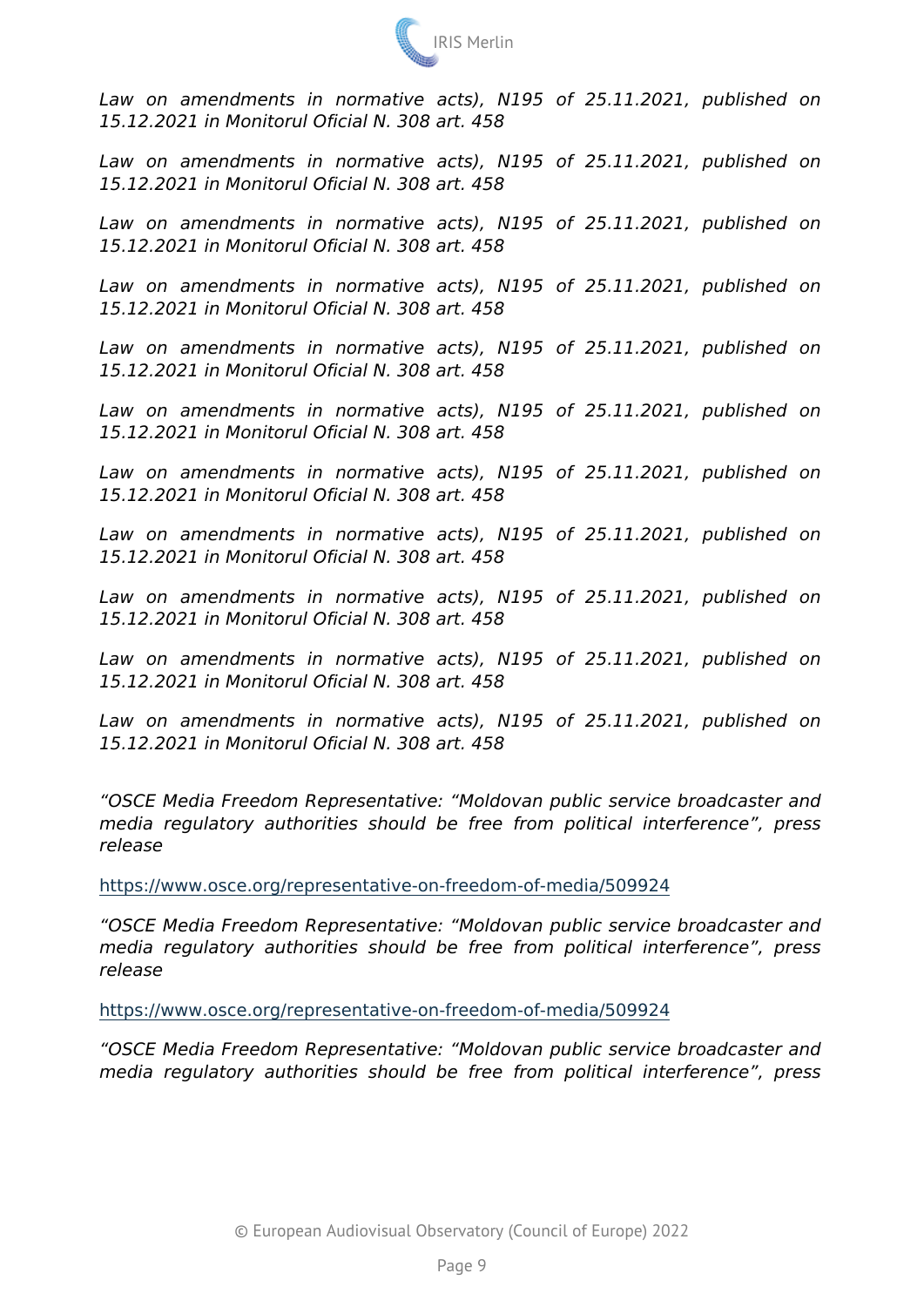release

### [https://www.osce.org/representative-on-freedom](https://www.osce.org/representative-on-freedom-of-media/509924)-of-media/509924

OSCE Media Freedom Representative: Moldovan public service media regulatory authorities should be free from political in release

### [https://www.osce.org/representative-on-freedom](https://www.osce.org/representative-on-freedom-of-media/509924)-of-media/509924

OSCE Media Freedom Representative: Moldovan public service media regulatory authorities should be free from political in release

### [https://www.osce.org/representative-on-freedom](https://www.osce.org/representative-on-freedom-of-media/509924)-of-media/509924

OSCE Media Freedom Representative: Moldovan public service media regulatory authorities should be free from political in release

#### [https://www.osce.org/representative-on-freedom](https://www.osce.org/representative-on-freedom-of-media/509924)-of-media/509924

OSCE Media Freedom Representative: Moldovan public service media regulatory authorities should be free from political in release

### [https://www.osce.org/representative-on-freedom](https://www.osce.org/representative-on-freedom-of-media/509924)-of-media/509924

OSCE Media Freedom Representative: Moldovan public service media regulatory authorities should be free from political in release

### [https://www.osce.org/representative-on-freedom](https://www.osce.org/representative-on-freedom-of-media/509924)-of-media/509924

OSCE Media Freedom Representative: Moldovan public service media regulatory authorities should be free from political in release

### [https://www.osce.org/representative-on-freedom](https://www.osce.org/representative-on-freedom-of-media/509924)-of-media/509924

OSCE Media Freedom Representative: Moldovan public service media regulatory authorities should be free from political in release

### [https://www.osce.org/representative-on-freedom](https://www.osce.org/representative-on-freedom-of-media/509924)-of-media/509924

OSCE Media Freedom Representative: Moldovan public service media regulatory authorities should be free from political in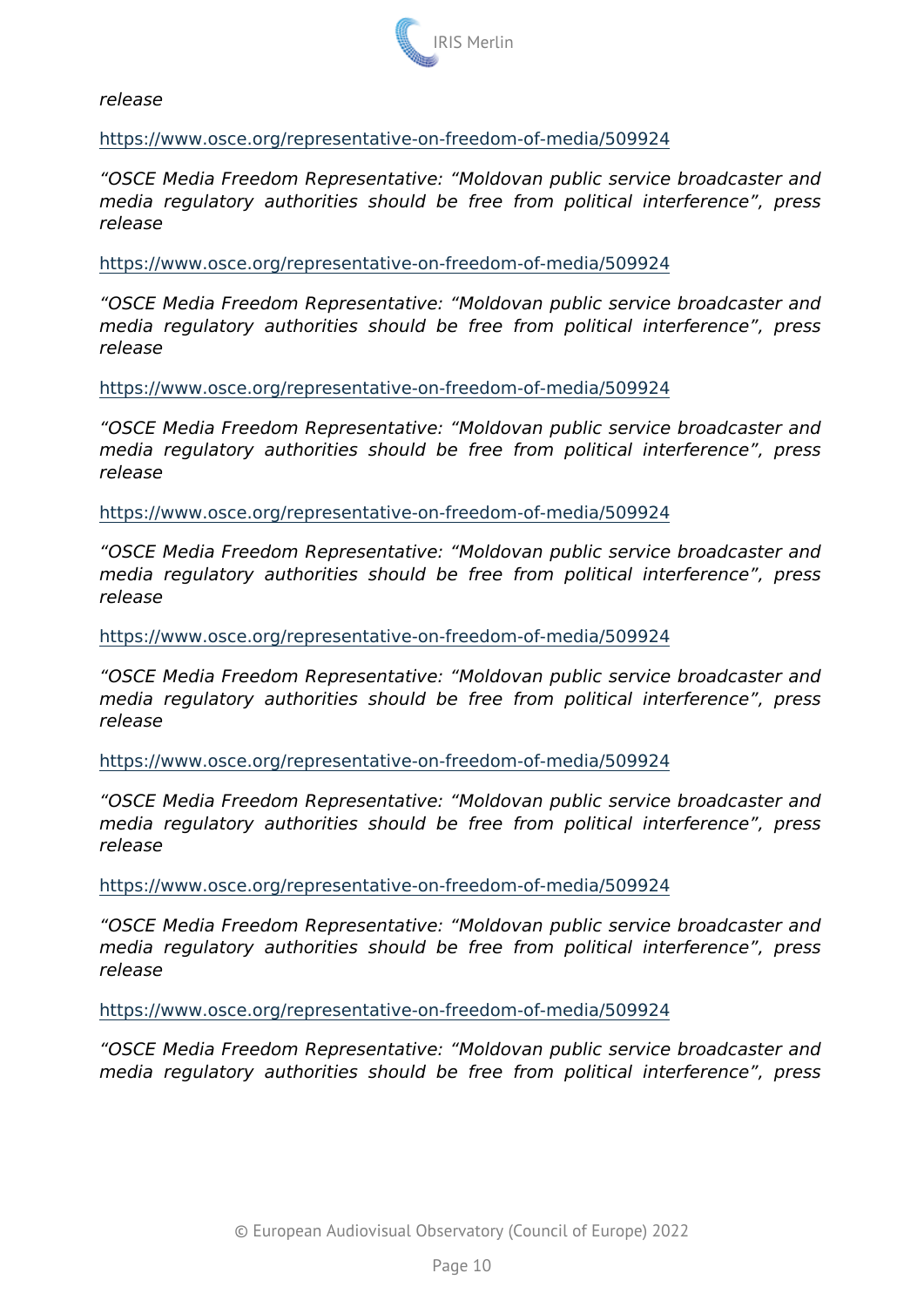release

#### [https://www.osce.org/representative-on-freedom](https://www.osce.org/representative-on-freedom-of-media/509924)-of-media/509924

OSCE Media Freedom Representative: Moldovan public service media regulatory authorities should be free from political in release

### [https://www.osce.org/representative-on-freedom](https://www.osce.org/representative-on-freedom-of-media/509924)-of-media/509924

OSCE Media Freedom Representative: Moldovan public service media regulatory authorities should be free from political in release

### [https://www.osce.org/representative-on-freedom](https://www.osce.org/representative-on-freedom-of-media/509924)-of-media/509924

|  | Lege pentru modificarea Codului serviciilor media audic<br>Republicii Moldova nr. 174/2018 |  |       |
|--|--------------------------------------------------------------------------------------------|--|-------|
|  | Lege pentru modificarea Codului serviciilor media audic<br>Republicii Moldova nr. 174/2018 |  |       |
|  | Lege pentru modificarea Codului serviciilor media<br>Republicii Moldova nr. 174/2018       |  | audio |
|  | Lege pentru modificarea Codului serviciilor media audio<br>Republicii Moldova nr. 174/2018 |  |       |
|  | Lege pentru modificarea Codului serviciilor media audic<br>Republicii Moldova nr. 174/2018 |  |       |
|  | Lege pentru modificarea Codului serviciilor media audio<br>Republicii Moldova nr. 174/2018 |  |       |
|  | Lege pentru modificarea Codului serviciilor media audic<br>Republicii Moldova nr. 174/2018 |  |       |
|  | Lege pentru modificarea Codului serviciilor media<br>Republicii Moldova nr. 174/2018       |  | audio |
|  | https://www.google.es/url?sa=t&rct=j&q=&esrc=s&source=web&cd=&                             |  |       |
|  | Ewj_sMTN27n3AhXIN-wKHZ-                                                                    |  |       |
|  | iDpwQFnoECAkQAQ&url=https%3A%2F%2Fwww.parlament.md%2FLeg                                   |  |       |

[ment.aspx%3FId%3D34a8665f-7862](https://www.google.es/url?sa=t&rct=j&q=&esrc=s&source=web&cd=&ved=2ahUKEwj_sMTN27n3AhXIN-wKHZ-iDpwQFnoECAkQAQ&url=https://www.parlament.md/LegislationDocument.aspx?Id=34a8665f-7862-44da-86b0-582ad8cdc0a6&usg=AOvVaw0RMdLRPRpg7V--biwx1UMO)-44da-86b0-

[582ad8cdc0a6&usg=AOvVaw0RMdLRPRpg](https://www.google.es/url?sa=t&rct=j&q=&esrc=s&source=web&cd=&ved=2ahUKEwj_sMTN27n3AhXIN-wKHZ-iDpwQFnoECAkQAQ&url=https://www.parlament.md/LegislationDocument.aspx?Id=34a8665f-7862-44da-86b0-582ad8cdc0a6&usg=AOvVaw0RMdLRPRpg7V--biwx1UMO)7V--biwx1UMO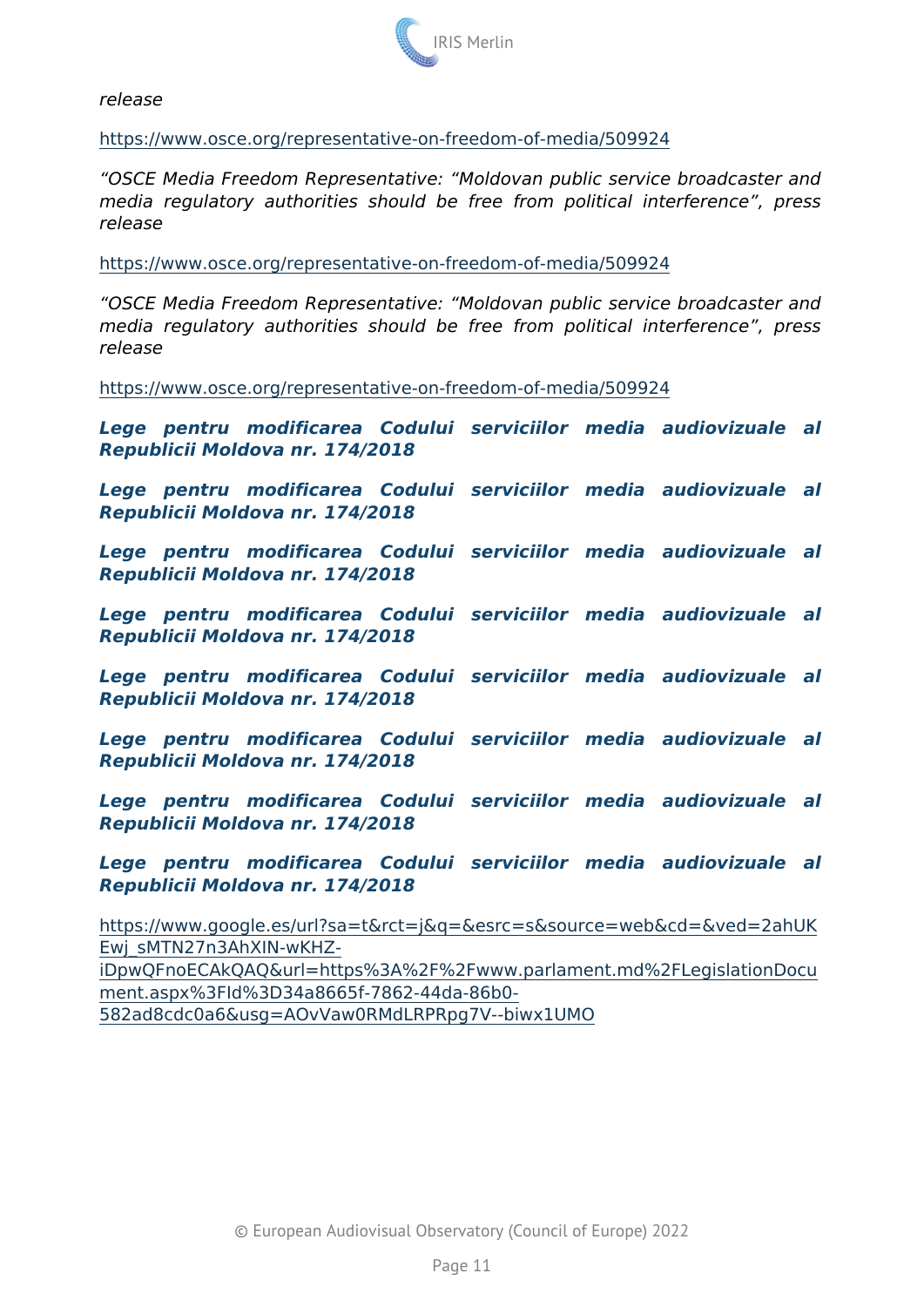Lege pentru modificarea Codului serviciilor media audio Republicii Moldova nr. 174/2018

[https://www.google.es/url?sa=t&rct=j&q=&esrc=s&source=w](https://www.google.es/url?sa=t&rct=j&q=&esrc=s&source=web&cd=&ved=2ahUKEwj_sMTN27n3AhXIN-wKHZ-iDpwQFnoECAkQAQ&url=https://www.parlament.md/LegislationDocument.aspx?Id=34a8665f-7862-44da-86b0-582ad8cdc0a6&usg=AOvVaw0RMdLRPRpg7V--biwx1UMO)eb&cd=& [Ewj\\_sMTN27n3AhXIN](https://www.google.es/url?sa=t&rct=j&q=&esrc=s&source=web&cd=&ved=2ahUKEwj_sMTN27n3AhXIN-wKHZ-iDpwQFnoECAkQAQ&url=https://www.parlament.md/LegislationDocument.aspx?Id=34a8665f-7862-44da-86b0-582ad8cdc0a6&usg=AOvVaw0RMdLRPRpg7V--biwx1UMO)-wKHZ-

[iDpwQFnoECAkQAQ&url=https%3A%2F%2Fwww.parlament.m](https://www.google.es/url?sa=t&rct=j&q=&esrc=s&source=web&cd=&ved=2ahUKEwj_sMTN27n3AhXIN-wKHZ-iDpwQFnoECAkQAQ&url=https://www.parlament.md/LegislationDocument.aspx?Id=34a8665f-7862-44da-86b0-582ad8cdc0a6&usg=AOvVaw0RMdLRPRpg7V--biwx1UMO)d%2FLeg [ment.aspx%3FId%3D34a8665f-7862](https://www.google.es/url?sa=t&rct=j&q=&esrc=s&source=web&cd=&ved=2ahUKEwj_sMTN27n3AhXIN-wKHZ-iDpwQFnoECAkQAQ&url=https://www.parlament.md/LegislationDocument.aspx?Id=34a8665f-7862-44da-86b0-582ad8cdc0a6&usg=AOvVaw0RMdLRPRpg7V--biwx1UMO)-44da-86b0- [582ad8cdc0a6&usg=AOvVaw0RMdLRPRpg](https://www.google.es/url?sa=t&rct=j&q=&esrc=s&source=web&cd=&ved=2ahUKEwj_sMTN27n3AhXIN-wKHZ-iDpwQFnoECAkQAQ&url=https://www.parlament.md/LegislationDocument.aspx?Id=34a8665f-7862-44da-86b0-582ad8cdc0a6&usg=AOvVaw0RMdLRPRpg7V--biwx1UMO)7V--biwx1UMO

Lege pentru modificarea Codului serviciilor media audio Republicii Moldova nr. 174/2018

[https://www.google.es/url?sa=t&rct=j&q=&esrc=s&source=w](https://www.google.es/url?sa=t&rct=j&q=&esrc=s&source=web&cd=&ved=2ahUKEwj_sMTN27n3AhXIN-wKHZ-iDpwQFnoECAkQAQ&url=https://www.parlament.md/LegislationDocument.aspx?Id=34a8665f-7862-44da-86b0-582ad8cdc0a6&usg=AOvVaw0RMdLRPRpg7V--biwx1UMO)eb&cd=& [Ewj\\_sMTN27n3AhXIN](https://www.google.es/url?sa=t&rct=j&q=&esrc=s&source=web&cd=&ved=2ahUKEwj_sMTN27n3AhXIN-wKHZ-iDpwQFnoECAkQAQ&url=https://www.parlament.md/LegislationDocument.aspx?Id=34a8665f-7862-44da-86b0-582ad8cdc0a6&usg=AOvVaw0RMdLRPRpg7V--biwx1UMO)-wKHZ [iDpwQFnoECAkQAQ&url=https%3A%2F%2Fwww.parlament.m](https://www.google.es/url?sa=t&rct=j&q=&esrc=s&source=web&cd=&ved=2ahUKEwj_sMTN27n3AhXIN-wKHZ-iDpwQFnoECAkQAQ&url=https://www.parlament.md/LegislationDocument.aspx?Id=34a8665f-7862-44da-86b0-582ad8cdc0a6&usg=AOvVaw0RMdLRPRpg7V--biwx1UMO)d%2FLeg [ment.aspx%3FId%3D34a8665f-7862](https://www.google.es/url?sa=t&rct=j&q=&esrc=s&source=web&cd=&ved=2ahUKEwj_sMTN27n3AhXIN-wKHZ-iDpwQFnoECAkQAQ&url=https://www.parlament.md/LegislationDocument.aspx?Id=34a8665f-7862-44da-86b0-582ad8cdc0a6&usg=AOvVaw0RMdLRPRpg7V--biwx1UMO)-44da-86b0- [582ad8cdc0a6&usg=AOvVaw0RMdLRPRpg](https://www.google.es/url?sa=t&rct=j&q=&esrc=s&source=web&cd=&ved=2ahUKEwj_sMTN27n3AhXIN-wKHZ-iDpwQFnoECAkQAQ&url=https://www.parlament.md/LegislationDocument.aspx?Id=34a8665f-7862-44da-86b0-582ad8cdc0a6&usg=AOvVaw0RMdLRPRpg7V--biwx1UMO)7V--biwx1UMO

Lege pentru modificarea Codului serviciilor media audio Republicii Moldova nr. 174/2018

[https://www.parlament.md/ProcesulLegislativ/Proiectedeact](https://www.parlament.md/ProcesulLegislativ/Proiectedeactelegislative/tabid/61/LegislativId/5672/language/ro-RO/Default.aspx)elegislat [islativId/5672/language/ro-RO/](https://www.parlament.md/ProcesulLegislativ/Proiectedeactelegislative/tabid/61/LegislativId/5672/language/ro-RO/Default.aspx)Default.aspx

Law on amendments of the Code of the Audiovisual Media of Repu N 158, 04.11.2021

Law on amendments of the Code of the Audiovisual Media of Repu N 158, 04.11.2021

Law on amendments of the Code of the Audiovisual Media of Repu N 158, 04.11.2021

Law on amendments of the Code of the Audiovisual Media of Repu N 158, 04.11.2021

Law on amendments of the Code of the Audiovisual Media of Repu N 158, 04.11.2021

Law on amendments of the Code of the Audiovisual Media of Repu N 158, 04.11.2021

Law on amendments of the Code of the Audiovisual Media of Repu N 158, 04.11.2021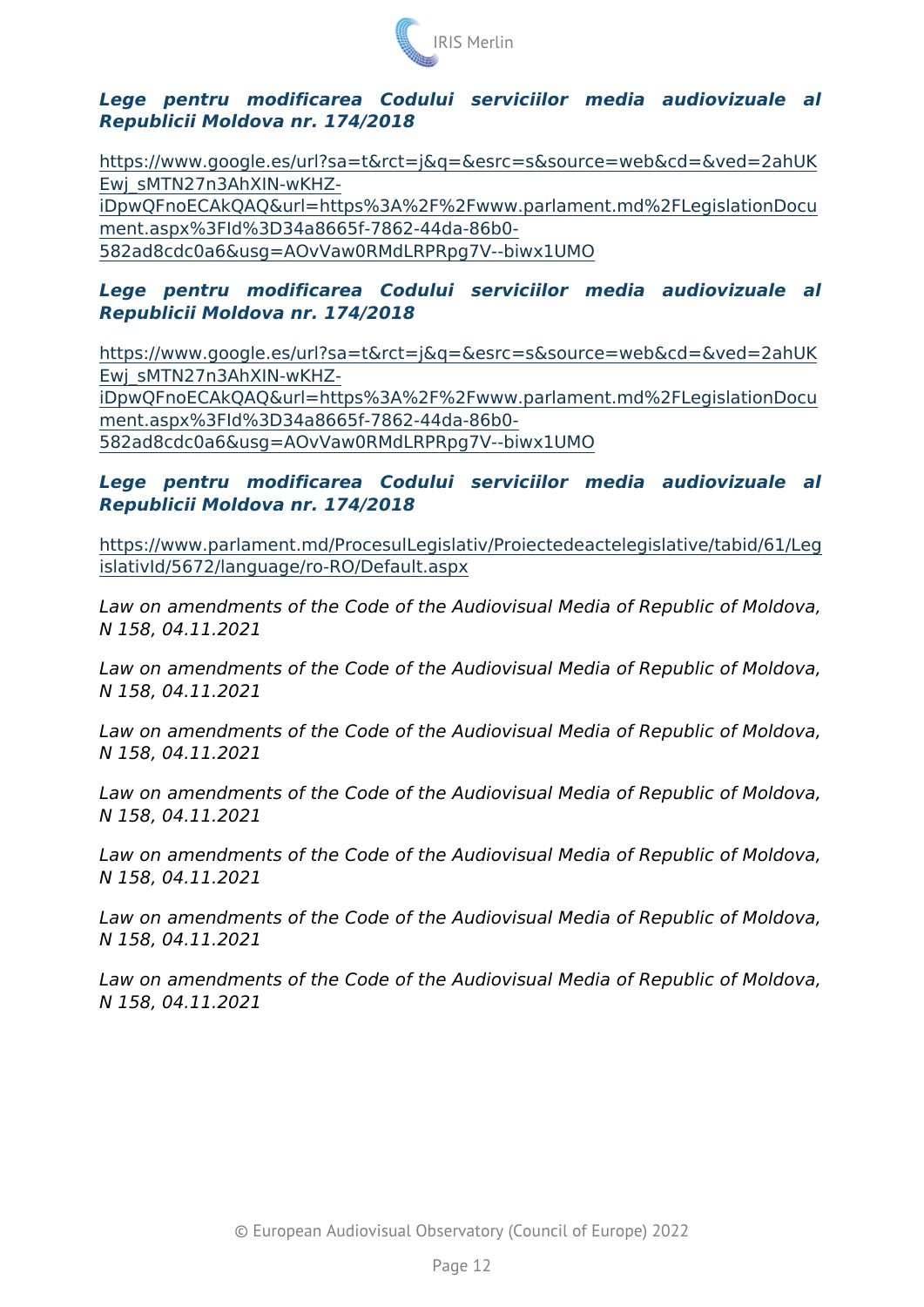

*Law on amendments of the Code of the Audiovisual Media of Republic of Moldova, N 158, 04.11.2021*

*Law on amendments of the Code of the Audiovisual Media of Republic of Moldova, N 158, 04.11.2021*

*Law on amendments of the Code of the Audiovisual Media of Republic of Moldova, N 158, 04.11.2021*

*Law on amendments of the Code of the Audiovisual Media of Republic of Moldova, N 158, 04.11.2021*